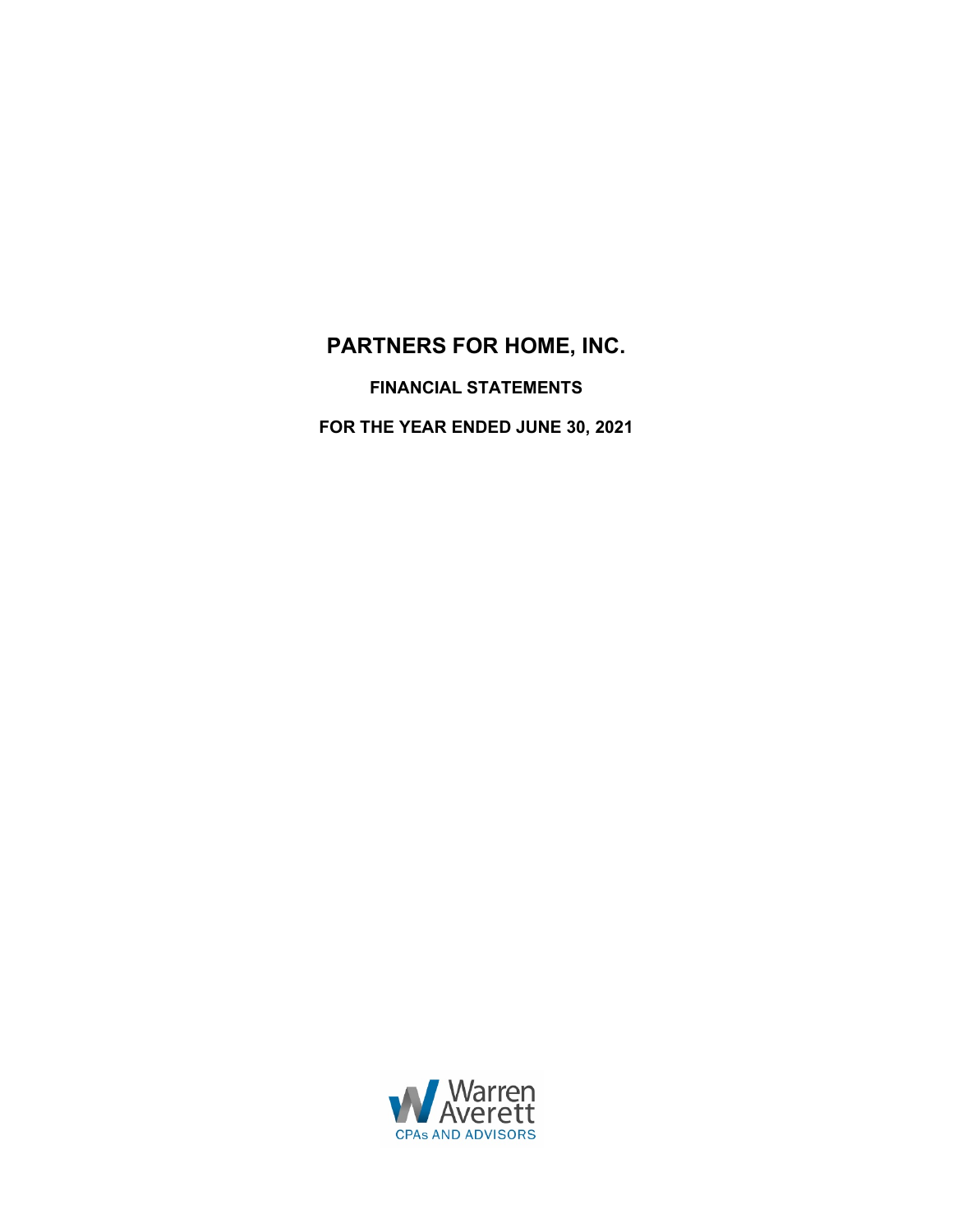# **PARTNERS FOR HOME, INC. TABLE OF CONTENTS JUNE 30, 2021**

| <b>INDEPENDENT AUDITORS' REPORT</b>      |                |
|------------------------------------------|----------------|
| <b>FINANCIAL STATEMENTS</b>              |                |
| <b>Statements of Financial Position</b>  | 3              |
| <b>Statement of Activities</b>           | $\overline{4}$ |
| <b>Statements of Functional Expenses</b> | 5              |
| <b>Statements of Cash Flows</b>          | 6              |
| Notes to the Financial Statements        | 7              |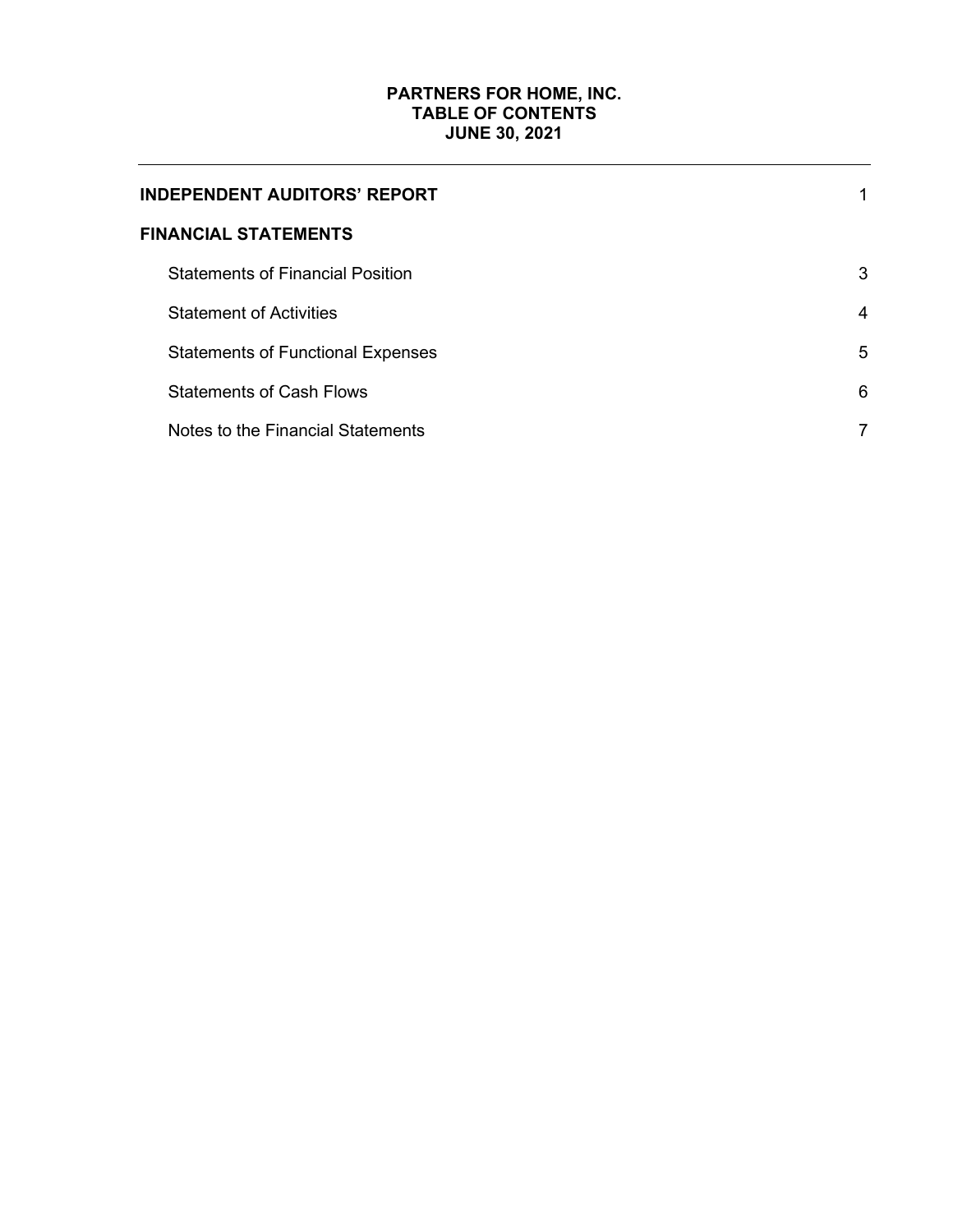

6 Concourse Parkway, Suite 600 Atlanta, GA 30328-5351 770.396.1100 warrenaverett.com

# **INDEPENDENT AUDITORS' REPORT**

To the Board of Directors Partners for HOME, Inc.

#### **Report on the Financial Statements**

We have audited the accompanying financial statements of Partners for HOME, Inc., which comprise the statement of financial position as of June 30, 2021, and the related statements of activities, functional expenses and cash flows for the year then ended, and the related notes to the financial statements.

#### **Management's Responsibility for the Financial Statements**

Management is responsible for the preparation and fair presentation of these financial statements in accordance with accounting principles generally accepted in the United States of America; this includes the design, implementation, and maintenance of internal control relevant to the preparation and fair presentation of financial statements that are free from material misstatement, whether due to fraud or error.

#### **Auditors' Responsibility**

Our responsibility is to express an opinion on these financial statements based on our audit. We conducted our audit in accordance with auditing standards generally accepted in the United States of America. Those standards require that we plan and perform the audit to obtain reasonable assurance about whether the financial statements are free from material misstatement.

An audit involves performing procedures to obtain audit evidence about the amounts and disclosures in the financial statements. The procedures selected depend on the auditor's judgment, including the assessment of the risks of material misstatement of the financial statements, whether due to fraud or error. In making those risk assessments, the auditor considers internal control relevant to the entity's preparation and fair presentation of the financial statements in order to design audit procedures that are appropriate in the circumstances, but not for the purpose of expressing an opinion on the effectiveness of the entity's internal control. Accordingly, we express no such opinion. An audit also includes evaluating the appropriateness of accounting policies used and the reasonableness of significant accounting estimates made by management, as well as evaluating the overall presentation of the financial statements.

We believe that the audit evidence we have obtained is sufficient and appropriate to provide a basis for our audit opinion.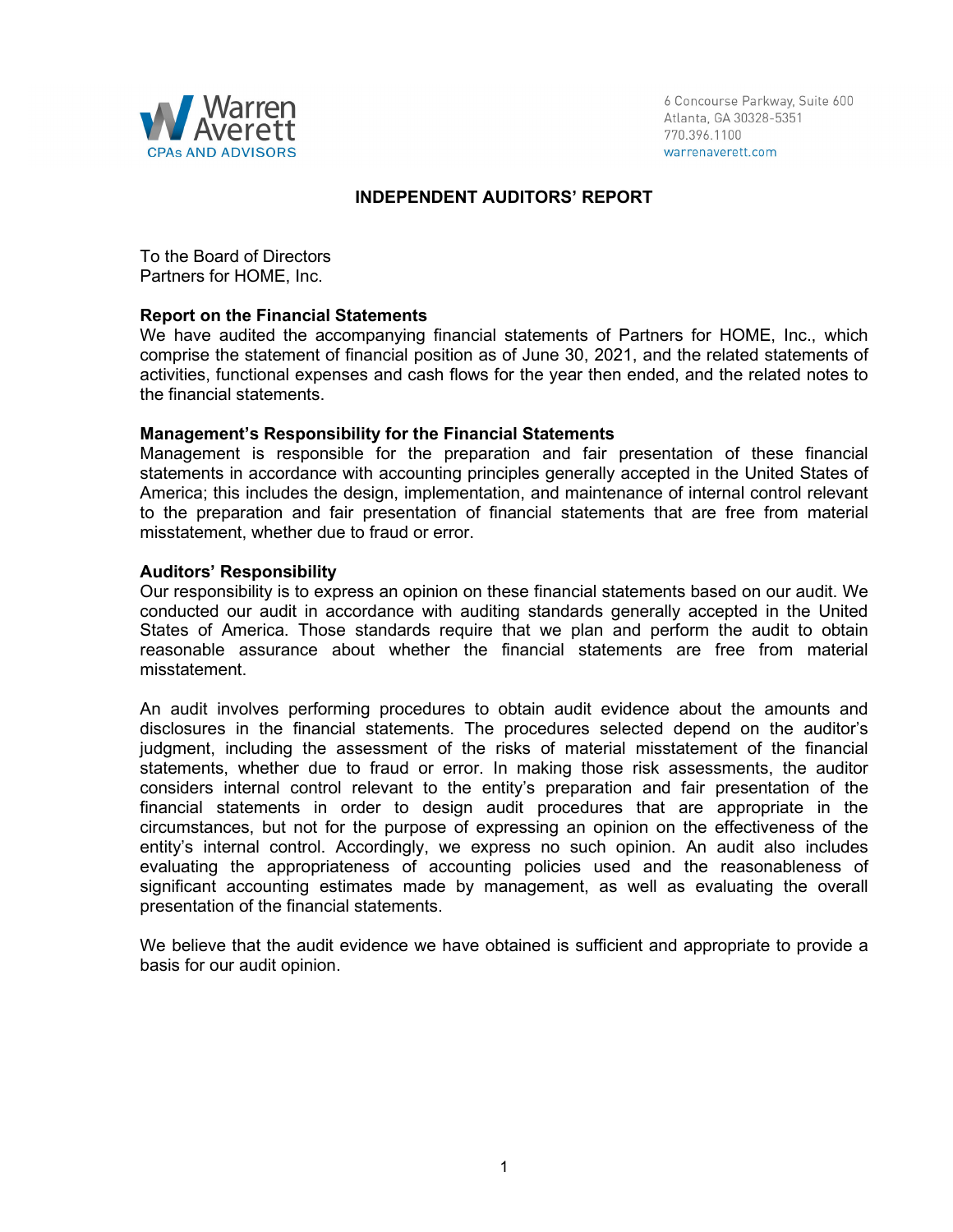## **Report on Summarized Comparative Information**

We have previously audited Partners for HOME, Inc.'s 2020 financial statements, and our report dated December 10, 2020, expressed an unmodified opinion on those audited financial statements. In our opinion, the summarized comparative information presented herein as of and for the year ended June 30, 2020, is consistent, in all material respects, with the audited financial statements from which it has been derived.

## **Opinion**

In our opinion, the financial statements referred to above present fairly, in all material respects, the financial position of Partners for HOME, Inc. as of June 30, 2021, and the changes in its net assets and its cash flows for the year then ended in accordance with accounting principles generally accepted in the United States of America.

Warren averett, LLC

Atlanta, Georgia December 15, 2021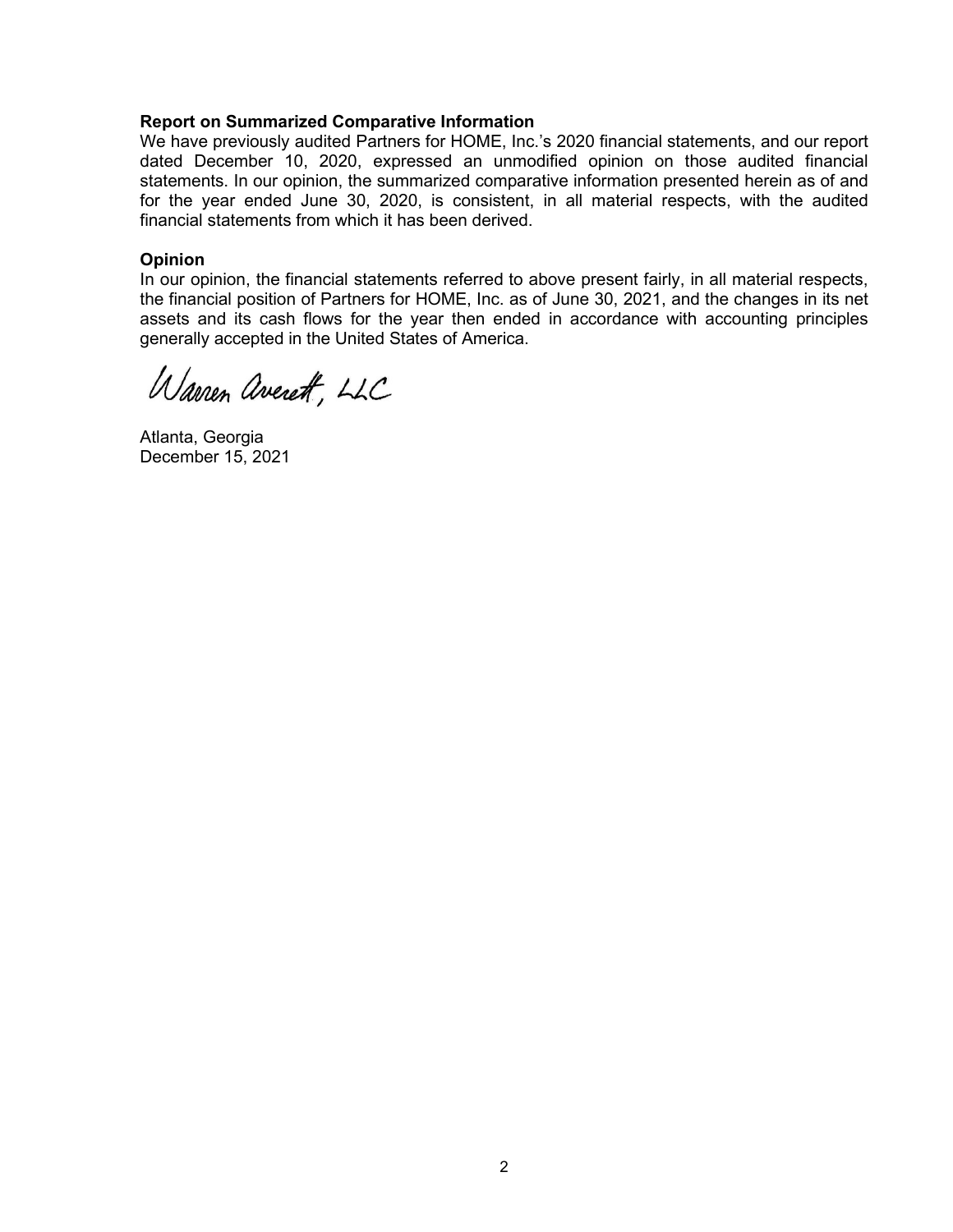# **PARTNERS FOR HOME, INC. STATEMENTS OF FINANCIAL POSITION JUNE 30, 2021 AND 2020**

|                                                                                                                                               | 2021                                  | 2020                              |
|-----------------------------------------------------------------------------------------------------------------------------------------------|---------------------------------------|-----------------------------------|
| <b>ASSETS</b>                                                                                                                                 |                                       |                                   |
| Cash<br><b>Grants receivable</b><br>Prepaid expenses                                                                                          | \$<br>1,056,343<br>3,386,020<br>8,668 | \$<br>298,533<br>799,305<br>8,465 |
| <b>PROPERTY AND EQUIPMENT</b>                                                                                                                 |                                       |                                   |
| Furniture and equipment<br>Less accumulated depreciation                                                                                      | 19,745<br>(12, 529)                   | 18,438<br>(8,360)                 |
| <b>NET PROPERTY AND EQUIPMENT</b>                                                                                                             | 7,216                                 | 10,078                            |
| <b>TOTAL ASSETS</b>                                                                                                                           | \$<br>4,458,247                       | \$<br>1,116,381                   |
| <b>LIABILITIES AND NET ASSETS</b><br><b>LIABILITIES</b><br>Accounts payable and accrued liabilities<br>Grants payable<br><b>Grant advance</b> | \$<br>92,052<br>301,343<br>2,000,000  | \$<br>50,475<br>275,023           |
| <b>TOTAL LIABILITIES</b>                                                                                                                      | 2,393,395                             | 325,498                           |
| <b>NET ASSETS</b><br>Without donor restrictions<br>With donor restrictions<br>Restricted by purpose                                           | 497,098<br>1,567,754                  | 605,029<br>185,854                |
| <b>TOTAL NET ASSETS</b>                                                                                                                       | 2,064,852                             | 790,883                           |
| <b>TOTAL LIABILITIES AND NET ASSETS</b>                                                                                                       | \$<br>4,458,247                       | \$<br>1,116,381                   |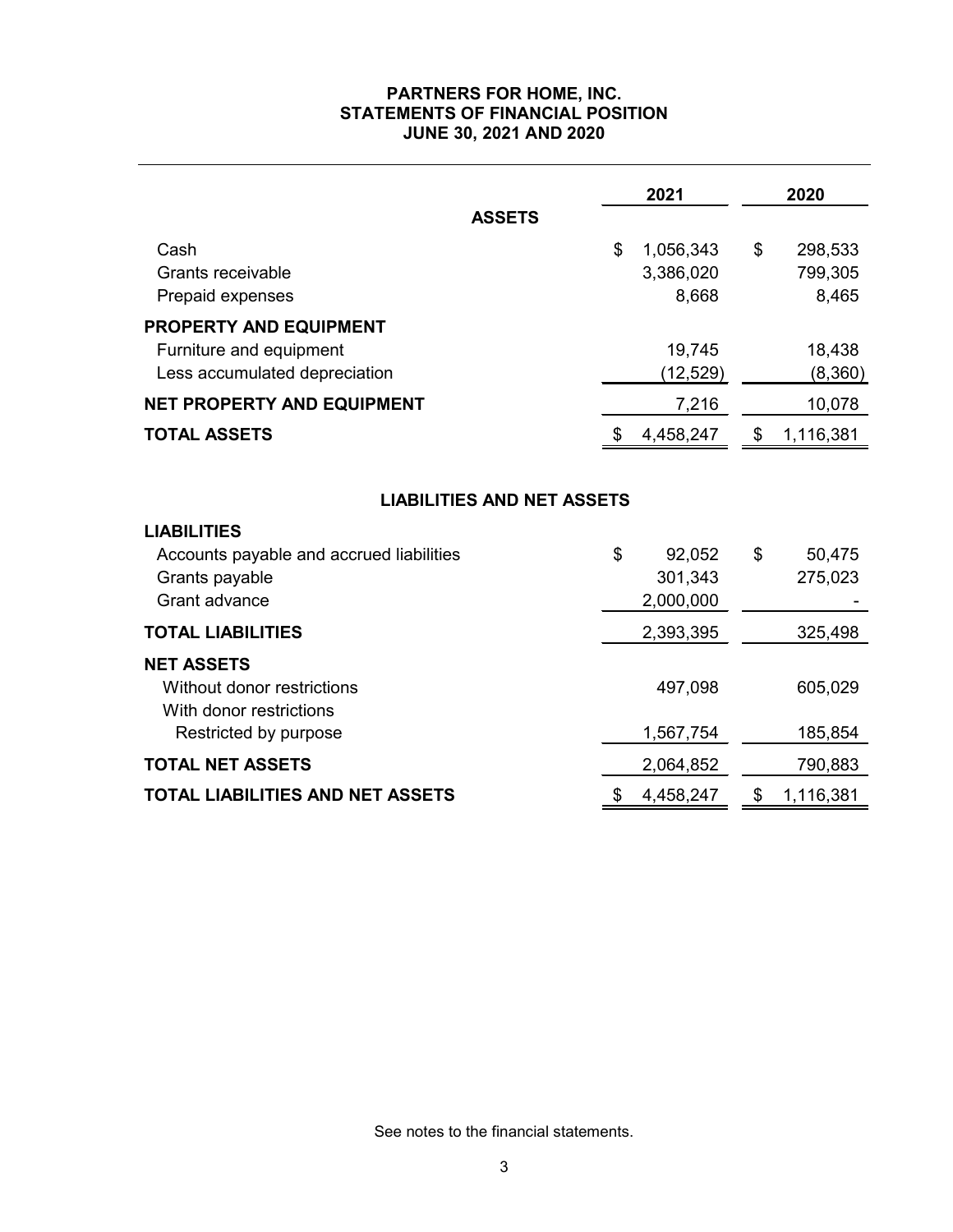# **PARTNERS FOR HOME, INC. STATEMENT OF ACTIVITIES FOR THE YEAR ENDED JUNE 30, 2021** *(WITH COMPARATIVE TOTALS FOR 2020)*

|                                                                           |                                                       | 2021                                        |                                                 | 2020                                          |
|---------------------------------------------------------------------------|-------------------------------------------------------|---------------------------------------------|-------------------------------------------------|-----------------------------------------------|
|                                                                           | <b>Without</b><br><b>Donor</b><br><b>Restrictions</b> | With<br><b>Donor</b><br><b>Restrictions</b> | <b>Total</b>                                    | <b>Total</b>                                  |
| PUBLIC SUPPORT AND REVENUE                                                |                                                       |                                             |                                                 |                                               |
| Federal grants<br>Contributions<br>In-kind contributions<br>Other revenue | \$<br>8,904,056<br>1,159,958<br>282,300<br>457        | \$<br>3,994,389                             | 8,904,056<br>\$.<br>5,154,347<br>282,300<br>457 | \$<br>1,459,667<br>1,868,959<br>186,456<br>47 |
| <b>TOTAL PUBLIC SUPPORT</b><br><b>AND REVENUE</b>                         | 10,346,771                                            | 3,994,389                                   | 14,341,160                                      | 3,515,129                                     |
| <b>NET ASSETS RELEASED</b><br><b>FROM RESTRICTIONS</b>                    | 2,612,489                                             | (2,612,489)                                 |                                                 |                                               |
| Net public support and revenue                                            | 12,959,260                                            | 1,381,900                                   | 14,341,160                                      | 3,515,129                                     |
| <b>EXPENSES</b><br>Program services<br>Supporting services                | 12,703,189                                            |                                             | 12,703,189                                      | 3,063,124                                     |
| Management and general                                                    | 249,482                                               |                                             | 249,482                                         | 142,320                                       |
| Fundraising<br><b>TOTAL EXPENSES</b>                                      | 114,520<br>13,067,191                                 |                                             | 114,520<br>13,067,191                           | 76,655<br>3,282,099                           |
| <b>CHANGES IN NET ASSETS</b>                                              | (107, 931)                                            | 1,381,900                                   | 1,273,969                                       | 233,030                                       |
| NET ASSETS AT BEGINNING OF YEAR                                           | 605,029                                               | 185,854                                     | 790,883                                         | 557,853                                       |
| <b>NET ASSETS AT END OF YEAR</b>                                          | \$<br>497,098                                         | \$<br>1,567,754                             | 2,064,852<br>\$                                 | 790,883<br>\$                                 |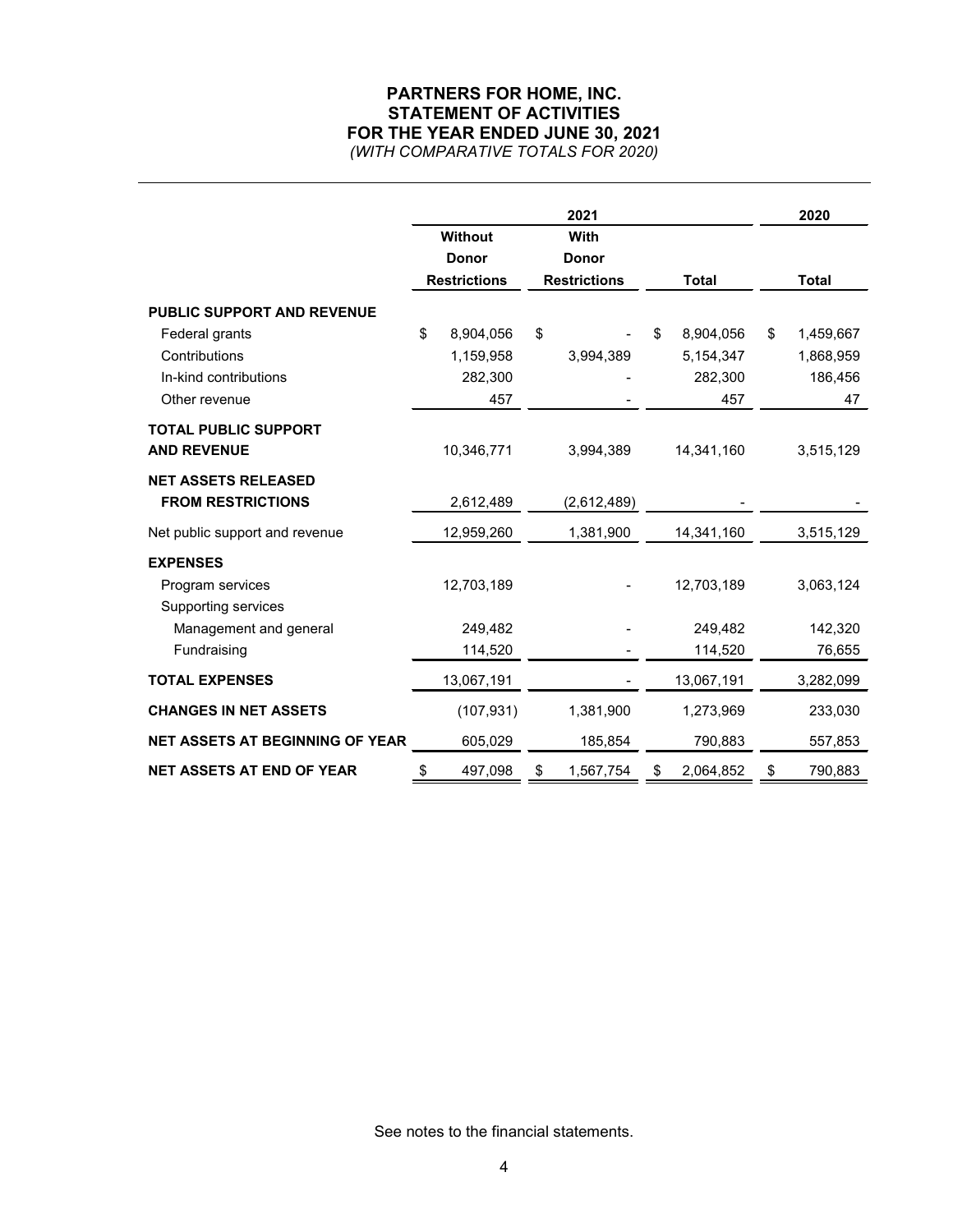# **PARTNERS FOR HOME, INC. STATEMENT OF FUNCTIONAL EXPENSES FOR THE YEAR ENDED JUNE 30, 2021** *(WITH COMPARATIVE TOTALS FOR 2020)*

| 2021                                |    |                            |                                  |         |                         |         |                                 | 2020       |                |                                 |
|-------------------------------------|----|----------------------------|----------------------------------|---------|-------------------------|---------|---------------------------------|------------|----------------|---------------------------------|
|                                     |    | <b>Supporting Services</b> |                                  |         |                         |         |                                 |            |                |                                 |
|                                     |    | Program<br><b>Services</b> | <b>Management</b><br>and General |         | Fund-<br><b>Raising</b> |         | <b>Total</b><br><b>Expenses</b> |            |                | <b>Total</b><br><b>Expenses</b> |
| <b>Salaries</b>                     | \$ | 788,072                    | \$                               | 161,533 | \$                      | 75,032  | \$                              | 1,024,637  | $\mathfrak{S}$ | 709,068                         |
| Payroll taxes                       |    | 56,629                     |                                  | 12,009  |                         | 5,392   |                                 | 74,030     |                | 42,609                          |
| Employee benefits                   |    | 85,225                     |                                  | 18,073  |                         | 8,114   |                                 | 111,412    |                | 75,240                          |
| Total salaries and related expenses |    | 929,926                    |                                  | 191,615 |                         | 88,538  |                                 | 1,210,079  |                | 826,917                         |
| Contractors and consultants         |    | 472,610                    |                                  | 7,498   |                         | 3,367   |                                 | 483,475    |                | 485,529                         |
| Housing assistance                  |    | 11,063,132                 |                                  |         |                         |         |                                 | 11,063,132 |                | 1,876,039                       |
| <b>Facilities</b>                   |    | 54,460                     |                                  | 11,549  |                         | 5,185   |                                 | 71,194     |                | 23,040                          |
| In-kind legal fees                  |    | 101,842                    |                                  | 21,597  |                         | 9,696   |                                 | 133,135    |                | 8,000                           |
| Meetings, conferences, and travel   |    | 7,664                      |                                  | 1,625   |                         | 730     |                                 | 10,019     |                | 9,844                           |
| Other                               |    | 70,367                     |                                  | 14,922  |                         | 6,700   |                                 | 91,989     |                | 48,889                          |
| Total expense before depreciation   |    | 12,700,001                 |                                  | 248,806 |                         | 114,216 |                                 | 13,063,023 |                | 3,278,258                       |
| Depreciation                        |    | 3,188                      |                                  | 676     |                         | 304     |                                 | 4,168      |                | 3,841                           |
| <b>TOTAL EXPENSES</b>               | S. | 12,703,189                 | \$                               | 249,482 |                         | 114,520 | \$.                             | 13,067,191 | S.             | 3,282,099                       |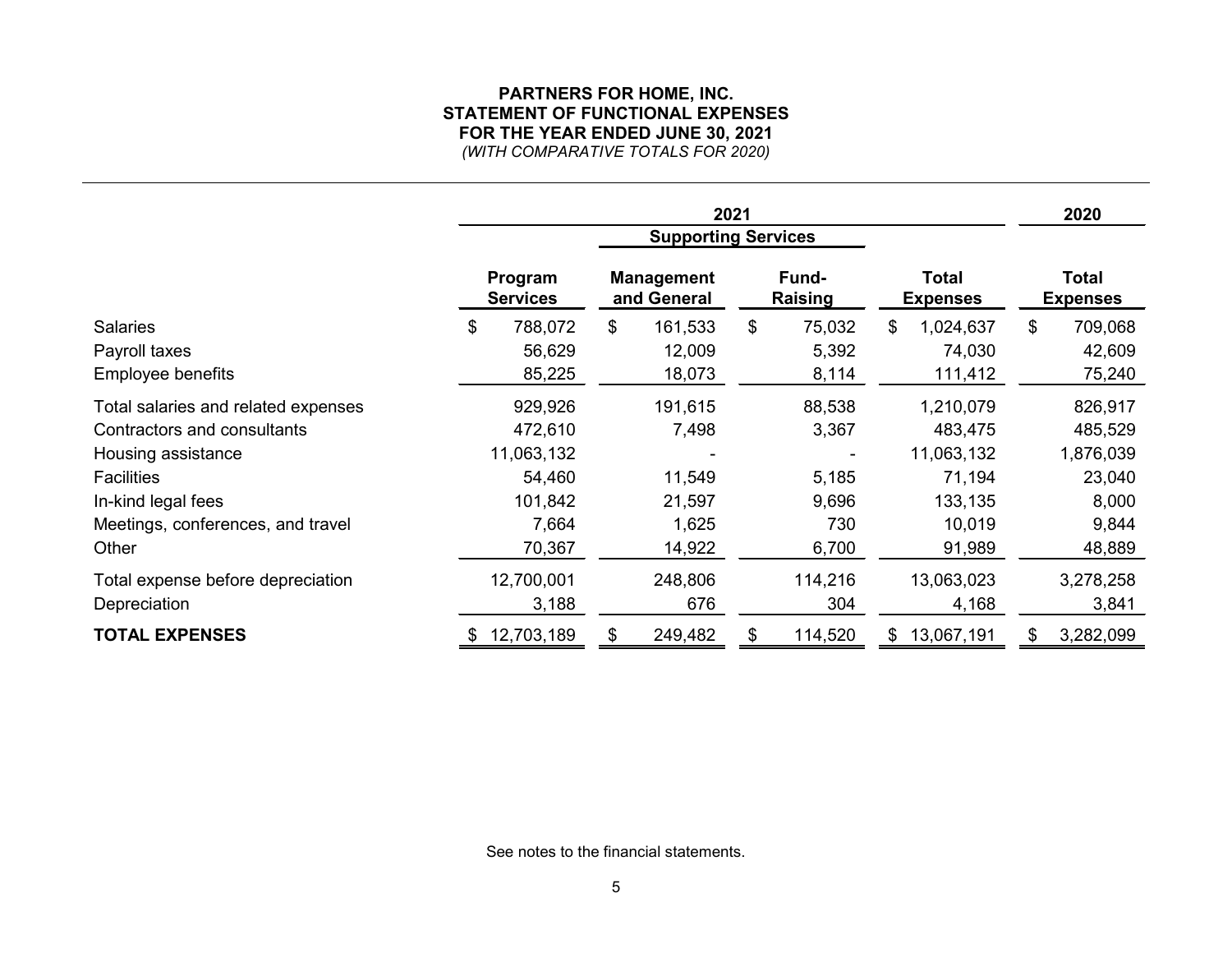# **PARTNERS FOR HOME, INC. STATEMENTS OF CASH FLOWS FOR THE YEARS ENDED JUNE 30, 2021 AND 2020**

|                                                      | 2021            | 2020 |            |  |
|------------------------------------------------------|-----------------|------|------------|--|
| <b>CASH FLOWS FROM OPERATING ACTIVITIES</b>          |                 |      |            |  |
| Changes in net assets                                | \$<br>1,273,969 | \$   | 233,030    |  |
| Adjustments to reconcile changes in net assets to    |                 |      |            |  |
| cash provided (required) by operating activities     |                 |      |            |  |
| Depreciation                                         | 4,168           |      | 3,841      |  |
| Prepaid expenses                                     | (203)           |      | (8, 465)   |  |
| Increase in:                                         |                 |      |            |  |
| Grants receivable                                    | (2,586,715)     |      | (366, 576) |  |
| Increase in:                                         |                 |      |            |  |
| Accounts payable and accrued liabilities             | 41,577          |      | 19,730     |  |
| Grants payable                                       | 26,320          |      | 2,327      |  |
| Grant advance                                        | 2,000,000       |      |            |  |
| Net cash provided (required) by operating activities | 759,116         |      | (116, 113) |  |
| <b>CASH FLOWS FROM INVESTING ACTIVITIES</b>          |                 |      |            |  |
| Purchases of property and equipment                  | (1,306)         |      |            |  |
| Net cash required by investing activities            | (1,306)         |      |            |  |
| NET INCREASE (DECREASE) IN CASH                      | 757,810         |      | (116, 113) |  |
| <b>CASH AT BEGINNING OF YEAR</b>                     | 298,533         |      | 414,646    |  |
| <b>CASH AT END OF YEAR</b>                           | \$<br>1,056,343 | \$   | 298,533    |  |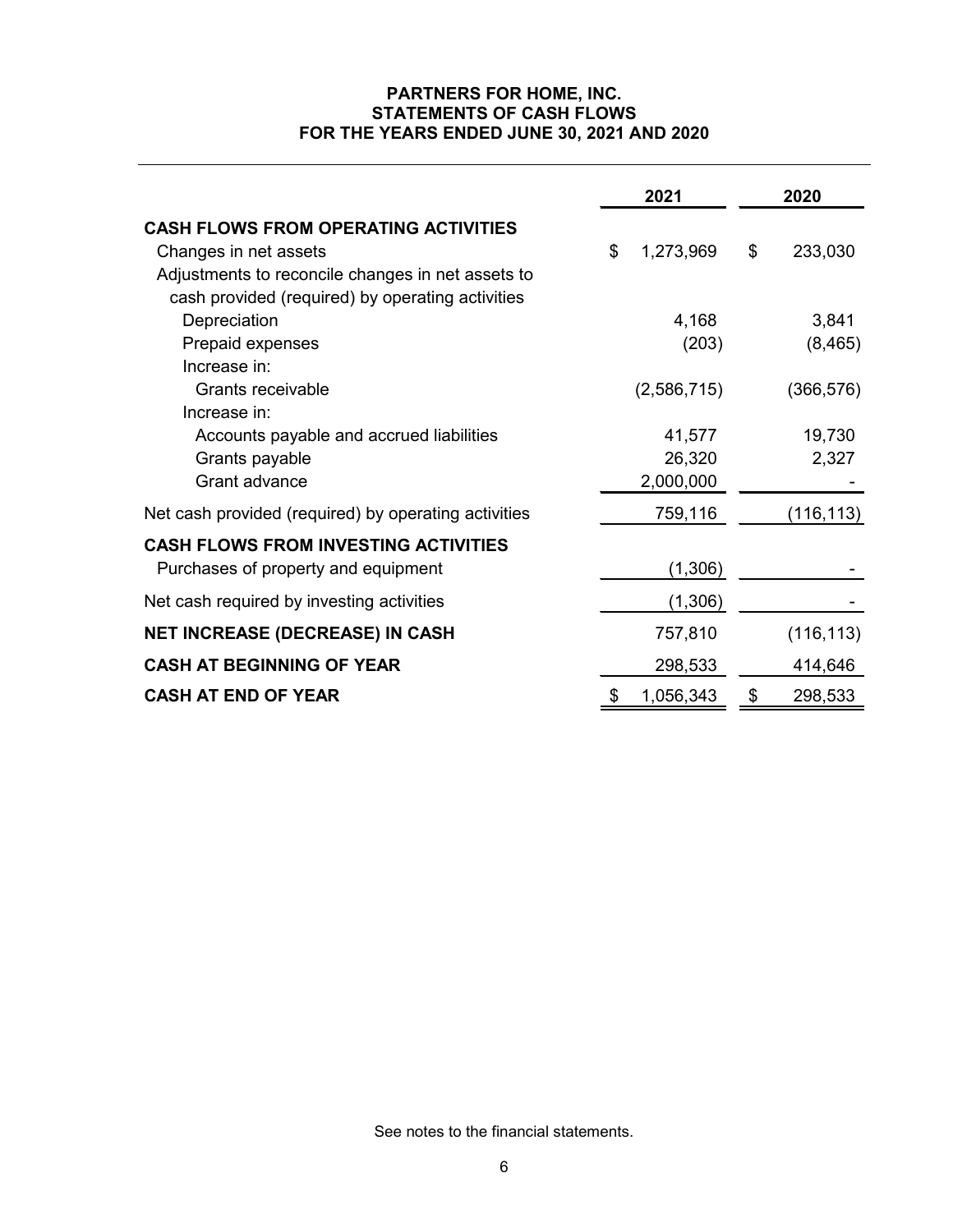#### **1. ORGANIZATION**

Partners for HOME, Inc. (the Organization) is a not-for-profit organization incorporated on December 9, 2014, under the laws of the State of Georgia. The Atlanta City Council approved the creation of the Organization to manage the Atlanta Continuum of Care for homeless services. The Organization opened its offices in the Atlanta City Hall with the mandate to administer the local HUD Continuum of Care (CoC) grant and lead the City's coordinated strategy on homelessness, as set forth by Atlanta's Continuum of Care Governing Council and member agencies. The Organization is the administrator of a \$50 million fund responsible for executing the goals of the communities' strategic plan by initiating and implementing new initiatives, procuring providers and overseeing performance to ensure goals and outcomes are met. Additionally, the Organization leads a housing pipeline initiative focused on scaling housing for individuals exiting homelessness.

# **2. SUMMARY OF SIGNIFICANT ACCOUNTING POLICIES**

#### **Basis of Presentation**

The financial statements of the Organization have been prepared on the accrual basis of accounting and accordingly reflect all significant receivables, payables and other liabilities at year-end. Net assets, revenues, expenses, gains and losses are recorded based on the existence or absence of donor-imposed restrictions. Accordingly, the net assets of the Organization and changes therein are classified and reported as follows:

*Without Donor Restrictions* – Net assets that are not subject to donor-imposed restrictions.

*With Donor Restrictions –* Net assets subject to donor-imposed stipulations that may or will be met either by actions of the Organization and/or passage of time.

#### **Presentation**

The amounts shown for the year ended June 30, 2020 in the accompanying financial statements are included to provide a basis for comparison with 2021 and present summarized totals only. Accordingly, the 2020 totals are not intended to present all information necessary for a fair presentation in conformity with accounting principles generally accepted in the United States (GAAP). Such information should be read in conjunction with the Organization's financial statements for the year ended June 30, 2020, from which the summarized information was derived.

## **Revenue Recognition**

Revenues are reported as increases in net assets without donor restrictions unless use of the related assets is limited by donor-imposed restrictions. Revenues received, which are purpose restricted, are reported as increases in net assets with donor restrictions and subsequently released as the donor-stipulated time restriction ends or purpose restriction is accomplished. Gains and losses on investments and other assets or liabilities are reported as increases or decreases in net assets without donor restrictions unless their use is restricted by explicit donor stipulations or by law. Expirations of donor time restrictions on net assets (i.e., the donorstipulated purpose has been fulfilled and/or the stipulated time period has lapsed) are reported as reclassifications between the applicable classes of net assets. Contributions subject to donor-imposed restrictions that the corpus is maintained in perpetuity are recognized as increases in net assets with donor restrictions.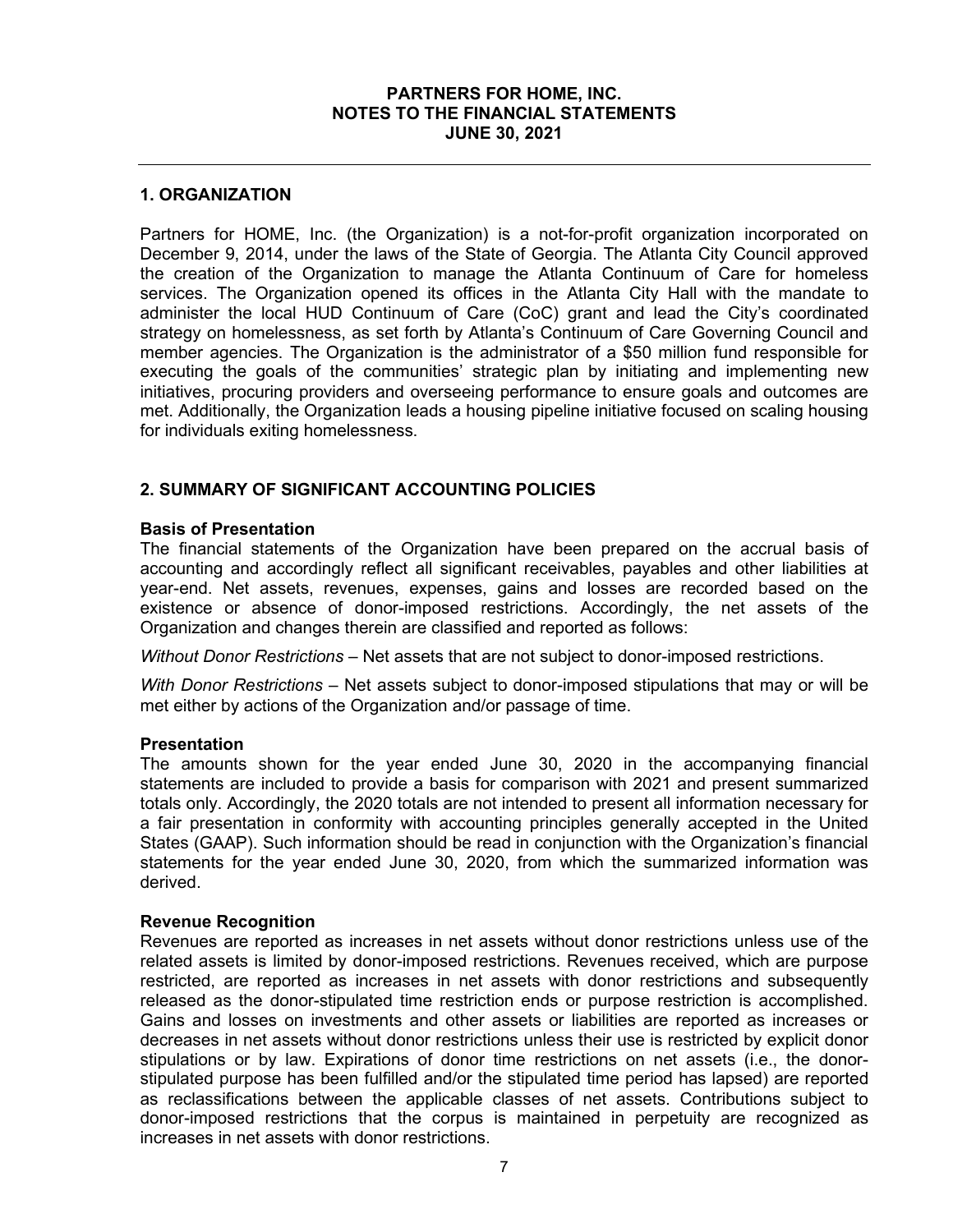## **2. SUMMARY OF SIGNIFICANT ACCOUNTING POLICIES – CONTINUED**

Federal grant revenue is earned primarily on the reimbursement basis and is recognized as expenditures are made and related work progresses. Grants receivable are expected to be collected in the subsequent year.

An allowance for uncollectible receivables is provided based on management's evaluation of potential uncollectible promises receivable at year end. Management does not consider any amounts to be uncollectible at June 30, 2021 and 2020.

#### **Contributions**

Contributions, which include unconditional promises to give, are recognized as revenue in the period received. Conditional pledges, if received, are not recognized until the conditions on which they depend are substantially met. Contributions or assets other than cash are recorded at estimated fair value at the date of the gift as determined by independent appraisal or other valuation methods as deemed appropriate by management. Unconditional promises to give that are expected to be collected in future years are recorded at fair value which is measured at the present value of future cash flows with discounts computed using risk adjusted rates commensurate with associated risks. Discounts on contributions receivable are amortized and recorded as additional contribution revenue in accordance with any donor-imposed restriction. An allowance for uncollectible contributions receivable is provided based upon management's judgment and consideration of various factors including prior collection history, type of contribution and nature of fundraising activity.

## **Concentrations of Credit and Market Risk**

Financial instruments, principally receivables and accounts payable, are reported at values, which the Organization believes are not significantly different from fair values. The Organization believes no significant credit risk exists with respect to any of its financial instruments. The Organization maintains cash balances with financial institutions. Deposit accounts at the institutions are insured up to \$250,000 by the Federal Deposit Insurance Corporation. At June 30, 2021 and 2020, the Organization's uninsured cash balance was approximately \$915,000 and \$69,000, respectively.

As of June 30, 2021 and 2020, 69% and 72% of receivables related to one and three funders, respectively.

At June 30, 2021 and 2020, approximately 58% and 39% of contributions received were attributable to two and one donors, respectively.

## **Property and Equipment**

The Organization capitalizes all expenditures for furniture, fixtures and equipment in excess of \$1,000. Property and equipment are recorded at cost or fair value, if donated, and are depreciated using straight-line methods of three to seven years based upon their estimated useful lives. Depreciation expense of \$4,168 and \$3,841 was recorded for the years ended June 30, 2021 and 2020, respectively.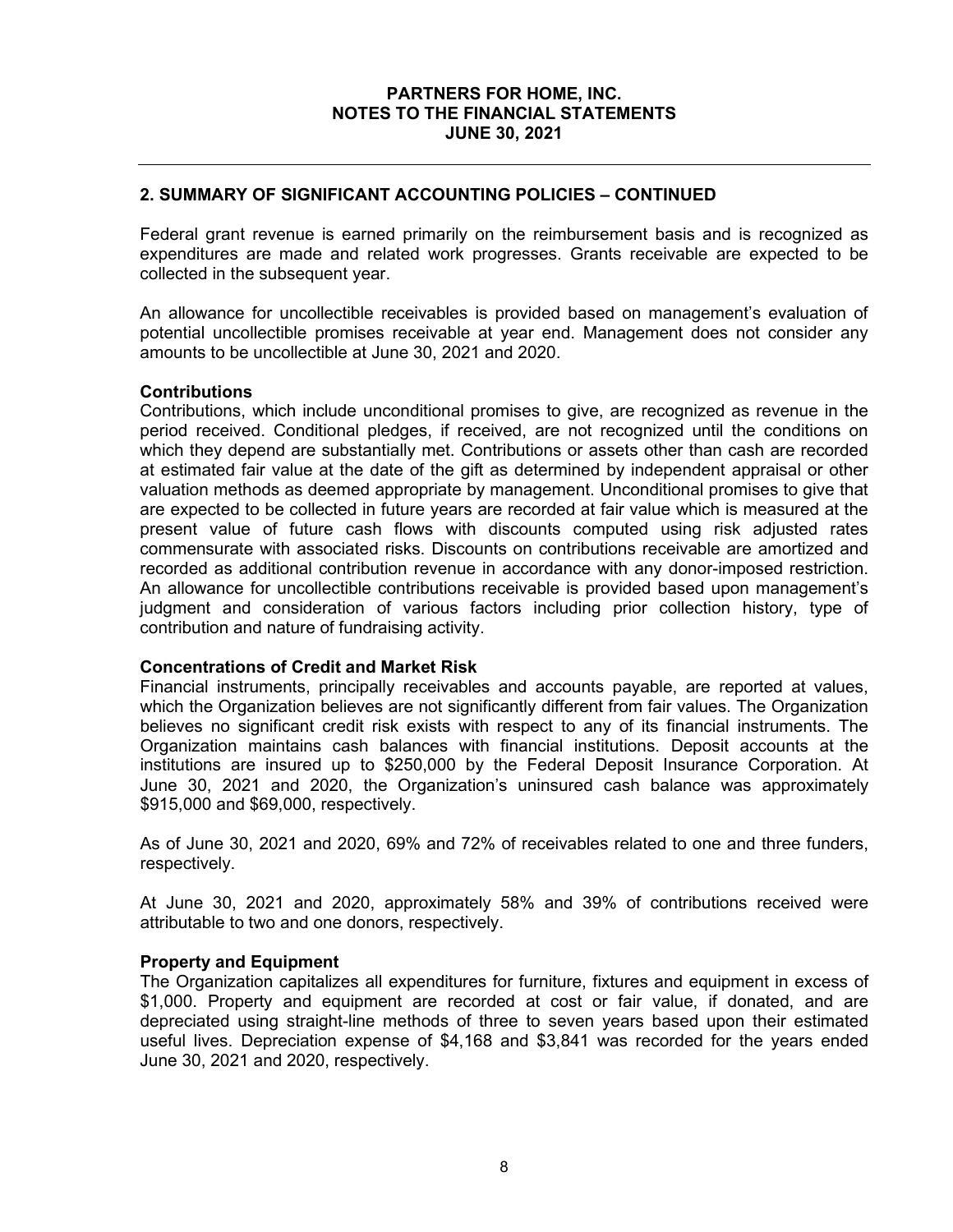# **2. SUMMARY OF SIGNIFICANT ACCOUNTING POLICIES – CONTINUED**

## **Grant Advance**

Grant advance at June 30, 2021 relates to an advance from a federal agency that will be recognized as revenue as expenditures are made and related work progresses.

## **Contributed Services**

Contributed services are recognized if the services received (a) create or enhance nonfinancial assets or (b) require specialized skills that are provided by individuals possessing those skills and would typically need to be purchased if not provided by donation. A donor provided two fulltime personnel for the year at no charge. Their salaries and benefits were recognized as contributed services of \$77,971 and \$155,416 for the years ended June 30, 2021 and 2020, respectively. In addition, the Organization received \$133,135 and \$8,000 of contributed legal services during the years ended June 30, 2021 and 2020, respectively. These contributed services are included in support revenue and program expense in the accompanying financial statements.

## **Contributed Use of Facility**

The Organization's office space is provided by a donor at no charge. Contribution revenue and related program expense in the amount of \$71,194 and \$23,040 was recognized during the years ended June 30, 2021 and 2020, respectively, and is included in the support revenue and program expense in the accompanying financial statements.

#### **Tax Status**

The Organization is exempt from income taxes under Section 501(c)(3) of the U.S. Internal Revenue Code (IRC) and is classified as an organization, which is not a private foundation under Section 509(a) of the IRC. The Organization qualifies for the charitable contribution deduction.

## **Functional Allocation of Expenses**

The costs of providing the various programs and other activities have been summarized on a functional basis in the statement of activities and functional expenses. Accordingly, certain costs have been allocated among the programs and supporting services benefited, and personnel costs have been allocated based on estimates of time and effort.

#### **Use of Estimates**

The preparation of financial statements in conformity with GAAP requires management to make estimates and assumptions that affect certain reported amounts and disclosures. Accordingly, actual results could differ from those estimates.

#### **Events Occurring After Report Date**

Management has evaluated events and transactions that occurred between June 30, 2021 and December 15, 2021, which is the date that the financial statements were available to be issued, for possible recognition or disclosure in the financial statements.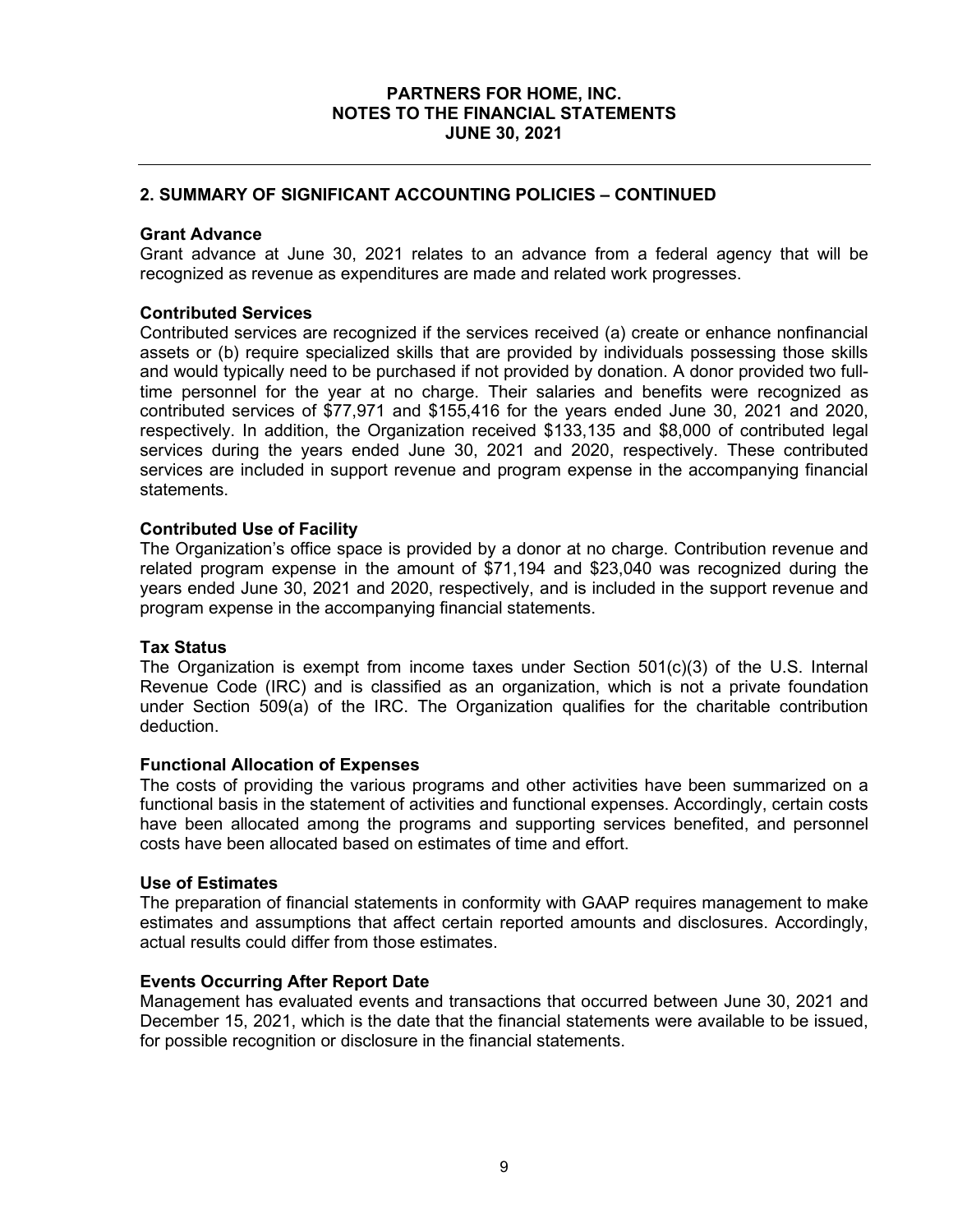# **3. RESTRICTIONS ON NET ASSETS**

Net assets with donor restrictions were available for the following purposes at June 30, 2021 and 2020:

|                                               | 2021            | 2020         |  |  |
|-----------------------------------------------|-----------------|--------------|--|--|
| Subject to expenditures for specific purpose: |                 |              |  |  |
| Diversion program                             | \$<br>35,825    | \$<br>63,148 |  |  |
| Outreach expansion                            | 20,992          | 40,561       |  |  |
| <b>COVID</b> relief                           | 54,350          | 82,145       |  |  |
| LIFT campaign                                 | 1,022,275       |              |  |  |
| Rapid Re-Housing program                      | 406,187         |              |  |  |
| Other                                         | 28,125          |              |  |  |
|                                               | \$<br>1,567,754 | 185,854      |  |  |

Net assets with donor restrictions released from restrictions during the years ended June 30, 2021 and 2020, were as follows:

|                          | 2021 |           |    | 2020    |
|--------------------------|------|-----------|----|---------|
| Diversion program        | \$   | 42,321    | \$ | 386,197 |
| Outreach expansion       |      | 29,569    |    | 12,539  |
| <b>COVID</b> relief      |      | 192,296   |    | 136,805 |
| LIFT campaign            |      | 2,297,725 |    |         |
| Rapid Re-Housing program |      | 48,702    |    |         |
| Training program         |      |           |    | 31,500  |
| Other                    |      | 1,876     |    | 106,944 |
|                          |      | 2,612,489 | S  | 673,985 |

## **4. EMPLOYEE BENEFIT PLAN**

Effective January 1, 2018, the Organization adopted a 401(k) plan (the Plan) for those employees who meet the eligibility requirements set forth in the Plan. All Plan participants are allowed to contribute any amount up to the legal maximum allowed. The Organization matches 100% of a participant's contribution up to 6% of a participant's compensation deferred to the Plan after six months of employment. Employer contributions amounted to approximately \$23,000 and \$17,000 for years ended June 30, 2021 and 2020, respectively.